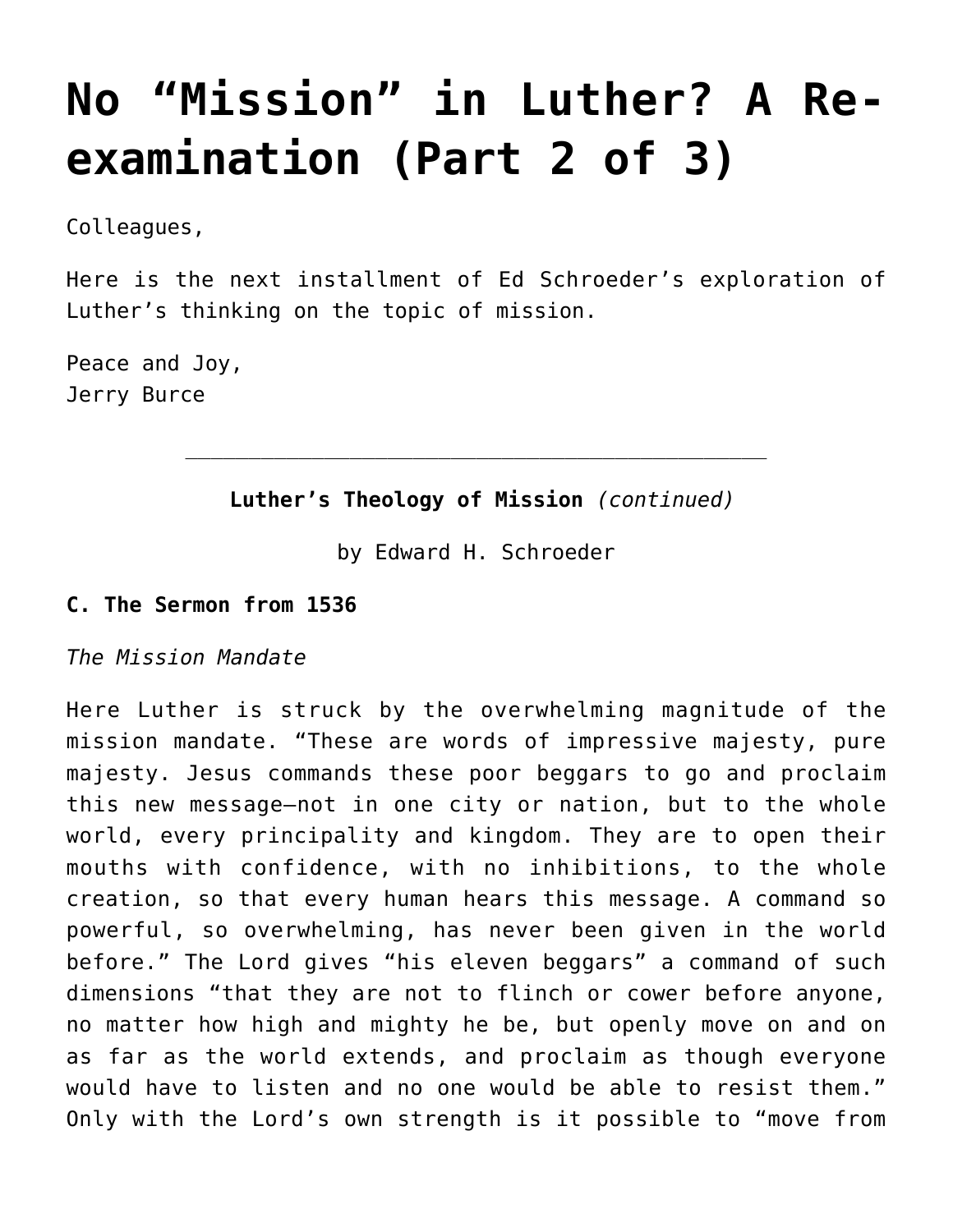Jerusalem to the ends of the world telling everyone about this King Christ." "For he does not want his message stuck in a corner nor anyone to be ashamed of it or have it be secluded or under cover. He himself made it so public that the sun in heaven, yes even trees and stones, would wish to hear it—if only they had ears to do so."

#### *The Great Commission*

Here is what Christ is telling his apostles: "Wherever you go into the world and preach, you shall not say that the people must come to Jerusalem nor hold fast to Moses' law. But this you shall say; if they desire to be saved, they should believe your preaching about me and be baptized in my name. Begin such preaching among my own people, who seek to be saved by their law and sacrifice, and then move out through the whole Roman Empire and all corners of the world, to those who hold to other gods. Reprove and condemn it in one heap, and tell them: this is the command that I, the Lord of Heaven and Earth, give—that they believe in me. That is my sermon, intended to go throughout the world, unhindered, unprotected, regardless whether the Jews do not believe it . . . or the Gentiles seek to suppress it by force."

To this exposition of the mission mandate Luther adds some practical counsel for his hearers and for his time: "For us here this is a comforting sermon. For in these words of Christ we are included. He says: Go into all the world and proclaim the good news to the whole creation. 'All the world' includes us, wherever we are and how many or how few we may be. The world is where people are. Thus the Gospel must be on the run, continually on the run. Even though it may not remain [if it bears no fruit] at some places, it must come to every place and be heard everywhere. And just as this is a universal command to have the Gospel reach all humankind, so it also is a universal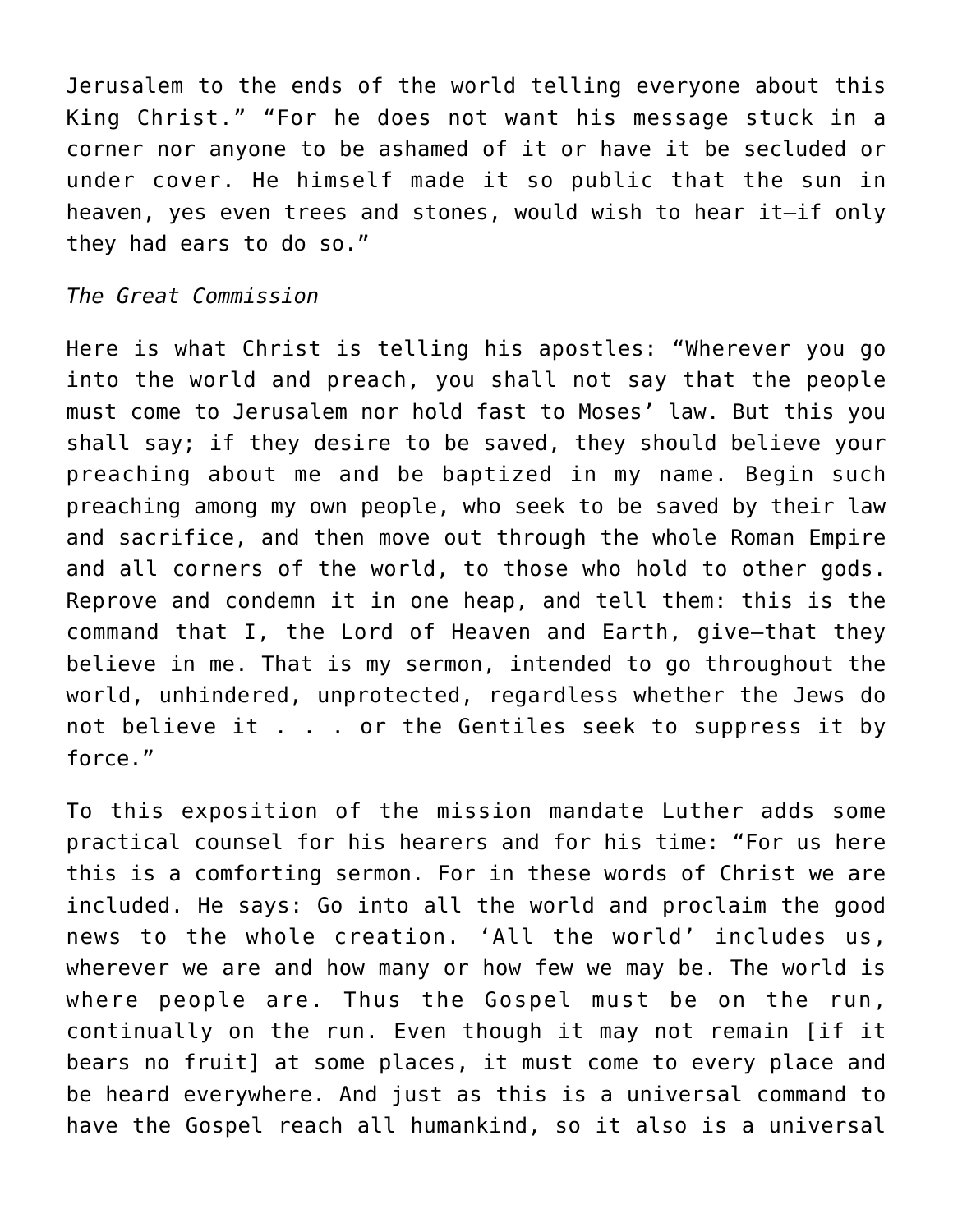command and mandate from God, that all should believe this word."

Warneck noticed that in these sermons Luther never mentions anything like a mission society, never urges organizing to get the job done. No project-proposal, no project-management. One reason for that is his conviction that not just the mandate, but its execution is the activity of the living Lord Christ. Sometimes Luther speaks of the Gospel itself as a personified entity pursuing its own agenda, as with the ripples in the pond. The ripples are the Gospel, itself on the move, initially with no apparent concern that human agents carry it out to the edge of the pond. Consequently the continuation of Luther's thoughts about the course of the Gospel through the inhabited world and the public proclamation of the saving message to all humankind now funnel into his testimony about the church as Christ's body in the world, even the church as the Gospel's body in the world. Yet even here there is no mention of organizing for mission, the main point of Warneck's complaint—"missions, in the sense in which we understand them today."

*The Church of God Throughout the World—Christ and His Gospel in Charge*

Luther says: "No longer need we go to Jerusalem or some other specific place, as God commanded for his ancient people. Rather God has now designated another place and built a church, whose walls encircle the entire world. St. Paul says that the Gospel has been proclaimed to every creature under heaven (Col.1:23). Its blueprint extends to all nations and its message to the ends of the world. That indicates a church as wide as heaven and earth are. When Christ gives the mission command (Mark 16:15) he is saying: 'By the preaching of the Gospel I want to build a church as wide and as large as the world itself is, where I wish to live and speak.' For wherever in the world his word or his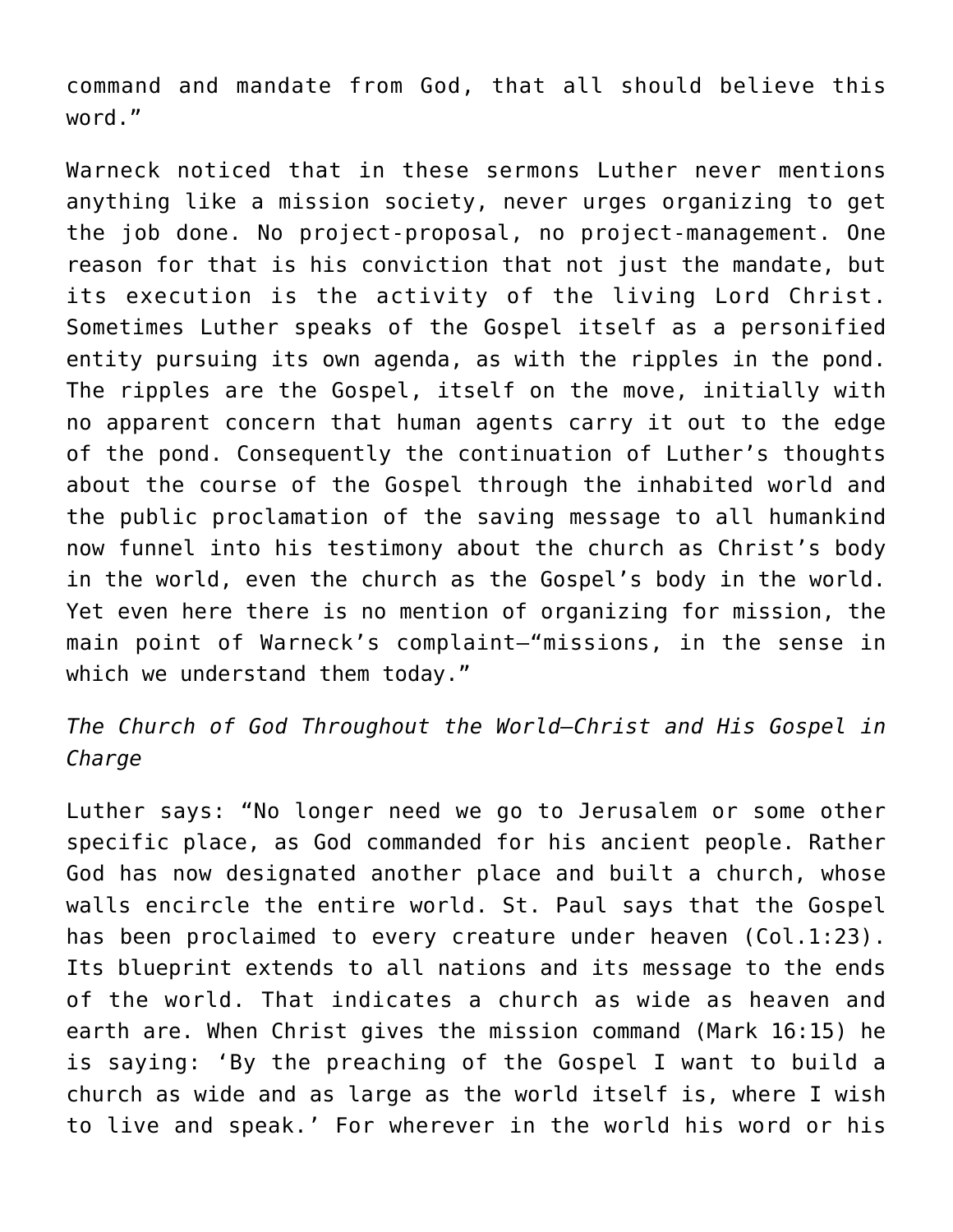preaching office goes, there Christ lives, there he makes himself known and speaks with all of us." Even so Luther sounds a sober note. He knows well that hand in hand with the expansion of the church throughout the world goes opposition, to which the church is constantly exposed. "The church is destined to go to the ends of the world, even though in the world she will suffer persecution."

#### *Baptism*

The correlation of Gospel-preaching and baptism in Christ's mission mandate is, in Luther's 1536 sermon, evidence that Christ the Lord intends to expand and preserve his church in this world. For with baptism the faith created by the Gospel becomes confession, a testimony that binds Christians to each other and moves them to be witnesses to others. Christ's command "Teach the nations and baptize them" (Matt. 28:19) signals that "the faith which the Gospel creates must not remain hidden or kept secret as though it were sufficient for anyone to hear the Gospel and believe it for himself, without wanting to move out and confess that faith before others." Luther sees baptism as "going public" with one's faith.

"Rather so that it become publicly evident where the Gospel is not only preached, but also accepted and believed, i.e., where the church and Christ's kingdom stands in the world, Christ wants to unite us and preserve us through the divine sign of baptism. For if baptism were not present we would be isolated without external assembling and signs, Christianity would never expand nor survive till the world's end. Yet Christ wants to unite us via such divine gatherings so that the Gospel move on further and further and by our confessing it be brought to others. Thus baptism is a public testimony to the doctrine of the Gospel and to our faith before the whole world. Thereby all can see where and among whom this Lord reigns."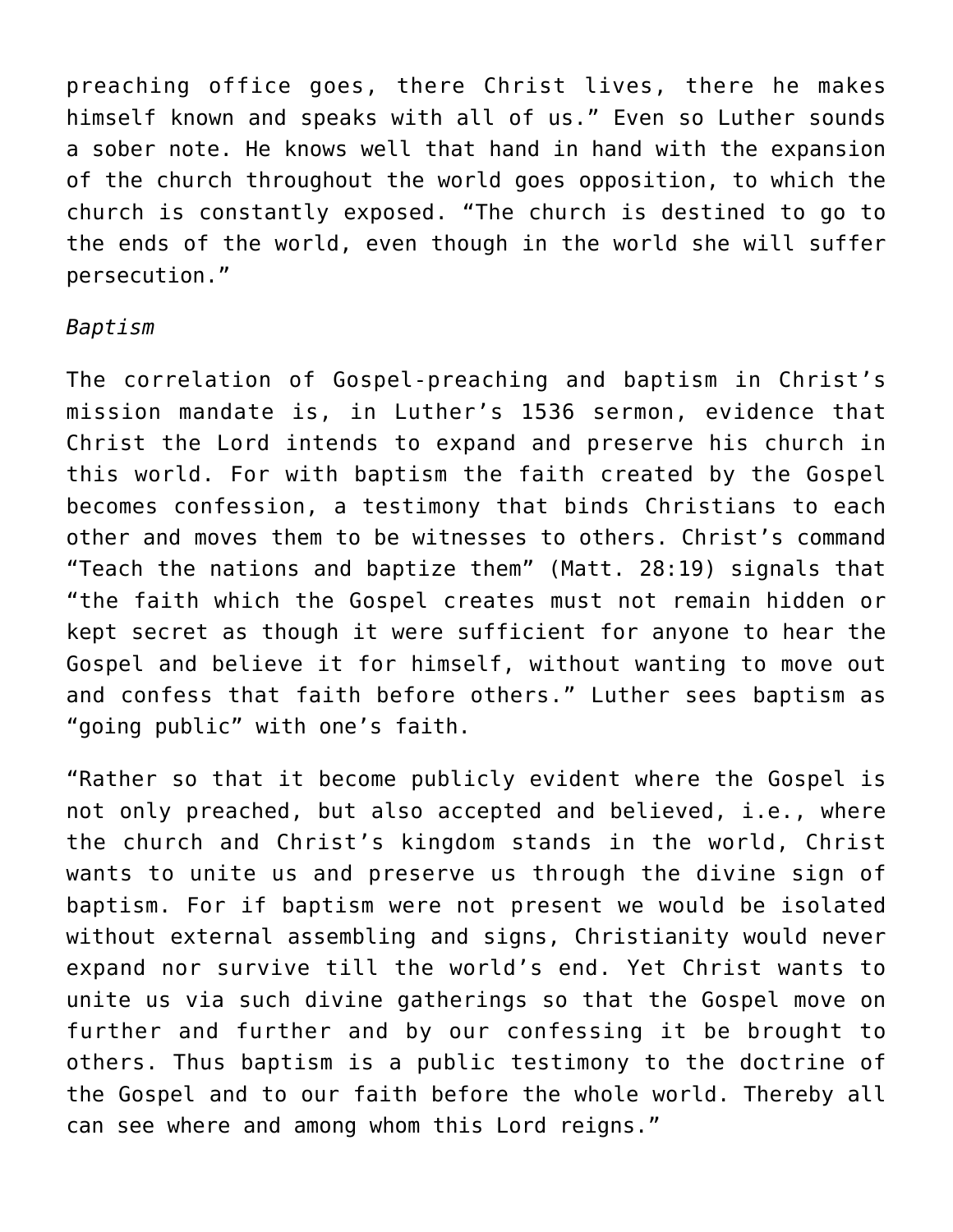In this connection Luther also emphasizes that the true unity of Christians throughout the world is evident in the simplicity of these means of grace—the one proclamation of the risen Christ, the one baptism—which are universally the same in contrast to the "wide multiplicity of countries and peoples, nations and languages" where they occur. The venue for Christ's kingdom is manifold and multiplex, "all the world and to all creatures," but the baptismal core is "everywhere one and the same." The same is true of the proclaimed Gospel "one and the same here and in all places." It renders all of us "equal before God." "Should someone come from the end of the world and observe how we do these things, he would have to say that what he sees among us is one and the same word and sign that he had learned and received." The church is a "people gathered from all tongues of the world" into the unity of faith.

# **II. OK, That's Luther's "Mission" Preaching. Now, What Does This Mean?**

When presenting this report on Luther's sermons at the Overseas Ministries Study Center in March of 2002 I got three questions from the audience:

- 1. There's still no admonition from Luther to the Wittenbergers about their *duty to be missionaries*, and thus no mention of anything like a mission society to carry out the great commission. Why?
- 2. First a statement: For the Gospel to connect to people's lives there must be some *anticipations of the Gospel* present in the culture of those people for the Gospel to connect to. Question: What "anticipations" did Luther expect to find in not-yet evangelized people?
- 3. Luther's monumental translation of the Bible "incarnated" the Word of God into German language and culture. What substantive role does "*incarnation*" play when he's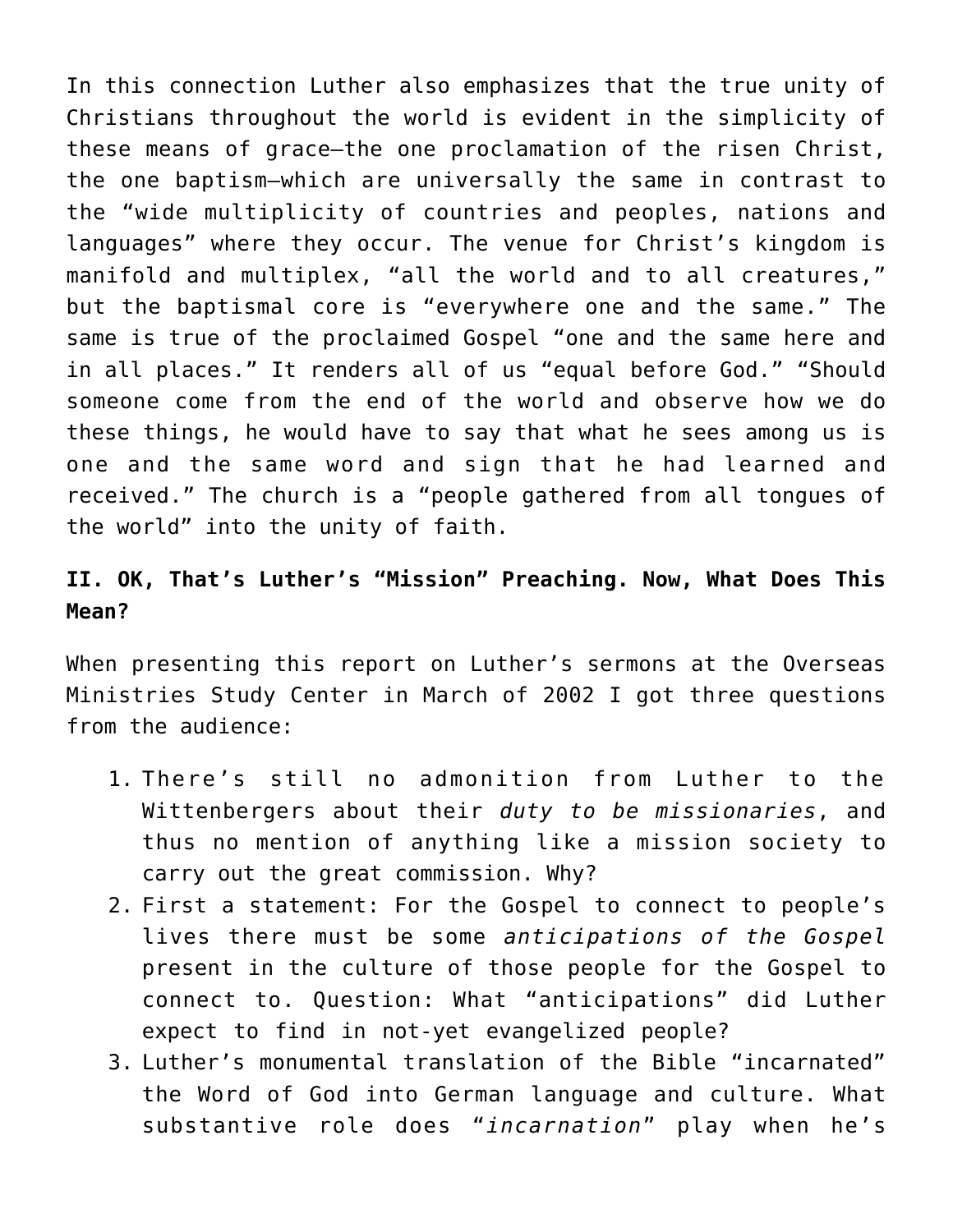articulating his mission theology?

Some possible answers:

#### **To #1. Duty to be missionaries**

The mission society notion was unknown to everyone in the 16th century. In its place Luther, as indicated above, viewed the church itself as "body of Christ" to be the "mission agency" for the ongoing ripple effect of the Gospel. If he makes no concrete proposals about the "how to" for the church's continuing Gospelling, I suspect it was because his trust in the Gospel convinced him that the ripples and Platzregen would take place by God's own engineering and timetable. It's also possible that he was myopic and "just didn't see it." Nevertheless there were a number of consciously organized Lutheran ventures in the decades right after Luther's death. If the impetus for these didn't come from him—maybe from his "much too exclusive focus on justification"—where did it come from?

[Werner Elert's chapter on "Missions" in his *Structure of Lutheranism [Morphologie des Luthertums]* grounds these early mission starts right after Luther's death in his mission theology. Perhaps even more fascinating is Elert's 2-page footnote on the world mission survey—*Commentarii de regno Christi—*of Philip Nicolai (yes, the composer/hymnwriter of "Wake, Awake. . ." and "How Lovely Shines the Morning Star") published in 1597. Nicolai chronicles all the places in the post-Columbus world where he knows (from documentation) that the Gospel has now arrived. And they cover the world. He even includes 13 Jesuit mission stations in Far East Asia. The Jesuits!? Why them? Because "to gain entrance there, the Jesuits proclaim the Christian religion as it is taught at home by the Lutherans…. To begin with, they are silent about the papacy, human traditions, the Mass, purgatory, merits and indulgences. Instead they proclaim the doctrine of the fall of mankind,…of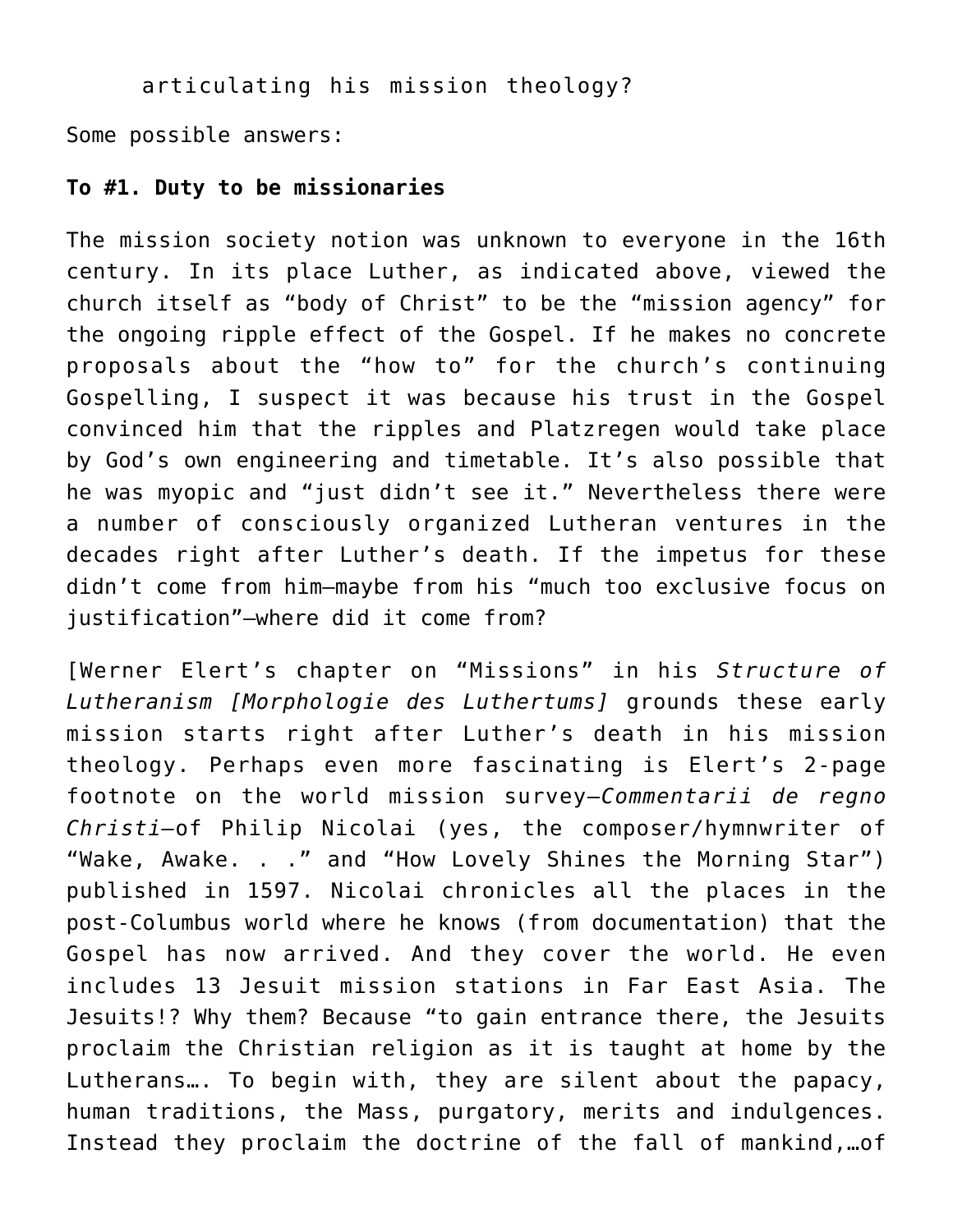redemption through Christ, of faith, and of Baptism." To support this claim about "Lutheran" Jesuits Nicolai cites a Jesuit report sent from Japan in 1564.]

If Luther were asked why he didn't urge his parishioners in these sermons to be missionaries, my hunch is that he'd say: "I did, but the mission turf I urged upon them was not foreign fields. Instead it was their own backyards, their manifold callings in secular society, into which God sent them every time they awoke in the morning. Their mission was to be God's agents for the "care and redemption of all that you [God] had made."

# **To #2: Anticipations**

I've got no Luther quotes at hand, but I can guess what he would (ought to!) say. His law/promise hermeneutic for reading the scriptures, and its corollary left hand/right hand works of God for reading the world, would look for law/left hand work of God among every people before the Gospel gets there. In fact, 24/7 (as folks now say) data. Every day full of such God data. This would be his own anticipation of everyone's God-experience prior to encountering/hearing the Gospel. You don't need any proclaimer to bring this experience to people. It's the godly fabric of daily life in the "old" creation. If the preacher has any role in this, it is not bringing God's law/left hand into the scene. Rather it is helping people see God already operating that way in their midst. Paul seeks to show the Gentiles in the opening chapters of Romans that God is already on the scene in their daily lives, that they have the law functioning in their psycho-social fabric, and that repentance is the response called forth from these facts of life.

To label it "law" or "left-hand" in no way makes it all bad news. Not by a long shot. This 24/7 lived experience encompasses the gift of our own existence along with the panoply of ongoing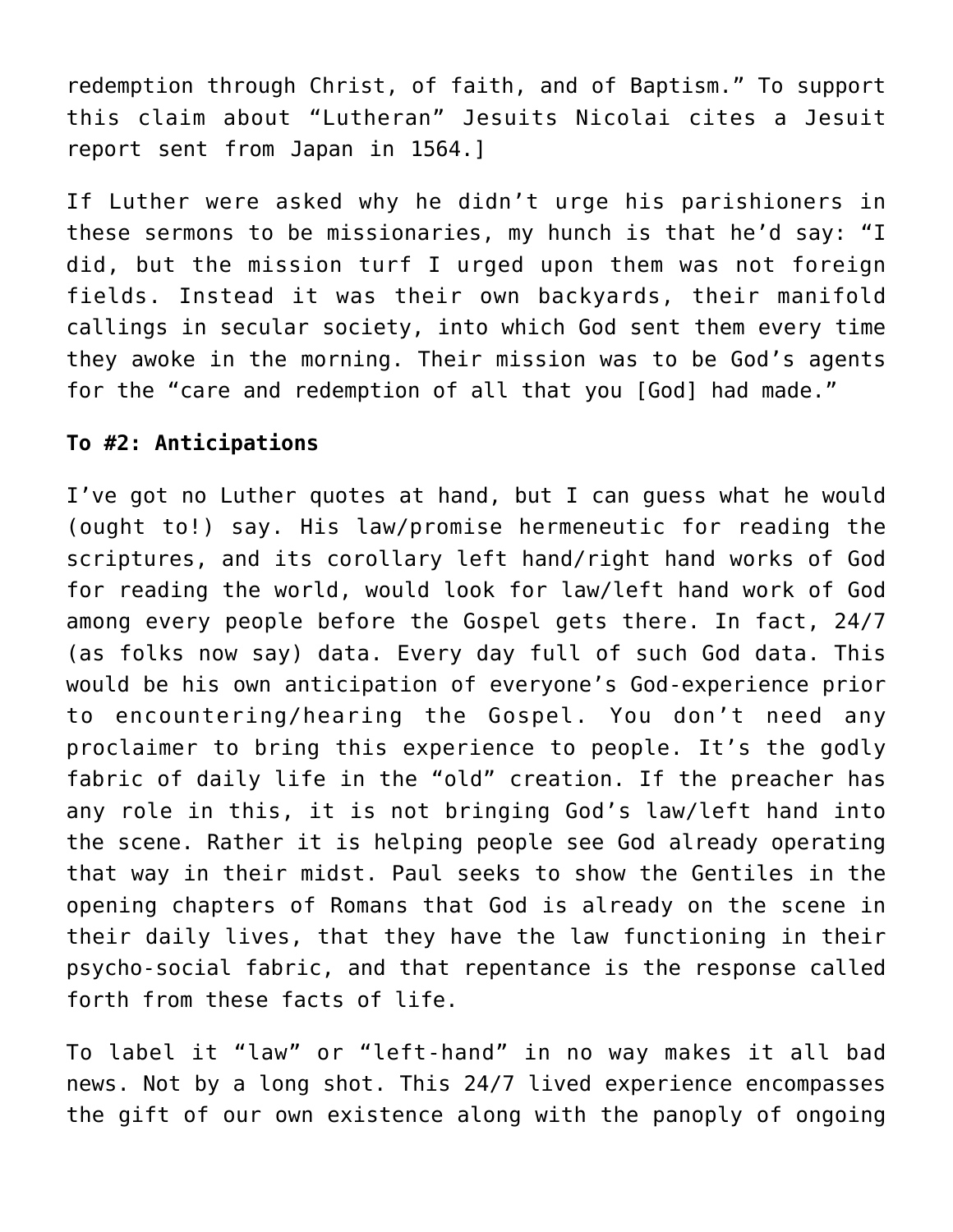goodies we receive to keep that existence going—physical, social, political, etc. Luther laundry-lists these, e.g., in his two catechisms when he talks about "daily bread" in the 4th petition of the Lord's Prayer. Or again all the gifts he lists when commenting on the first article of the Apostles Creed in his catechisms. All these elements of creaturely daily life and experience he calls "*larvae dei*," masks of God. Really Godencounters, but God wearing a mask, so that it's not obvious to everybody—maybe even not obvious to anybody—where the goodies come from—and even more important, what the appropriate response is for such beneficence. At the end of the First Article treatment in the catechisms he then comes in, you guessed it, with a "but." "But for all of these gifts I am already in arrears in my obligations to thank and to praise, to serve and obey him. This is most certainly true."

You may call these "anticipations" of the Gospel, if you wish, but they are anticipations with a twist. The main "twist" is that all these gifts from God in 24/7 daily life experiences are gifts that obligate. Au contraire the Gospel. It is a gift that liberates from the accumulated unfulfilled obligations accruing in our God-encounters of the first-creation kind. The Gospel, by definition, does not impose new obligations. Even as you move from Gospel indicatives to Gospel imperatives, there is no obligation, not even subtle coercion anywhere along the line. For freedom Christ has set us free. Another ML text where I do know this surfaces is in his preface to Romans that accompanies his translation of the NT (1522). There he makes a big point—actually says St. Paul makes a big point—in distinguishing between God's gifts and God's grace. The distinction is focused as I've done above. For example., in Romans Paul claims that the Gentiles have had such God- gift encounters "ever since the creation of the world." Then comes his "but." "But they did not honor the giver as God or give thanks to him." Even worse, they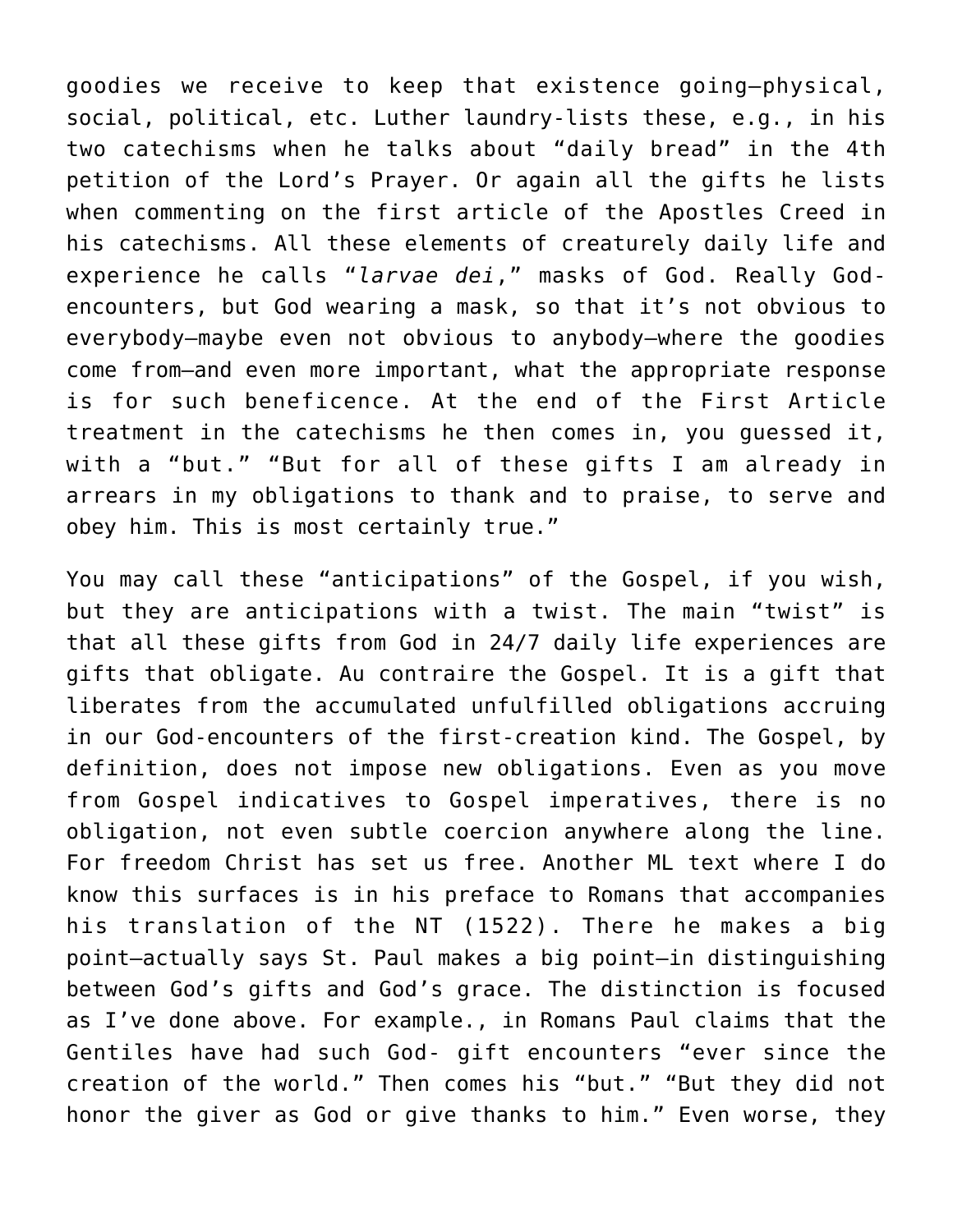did not repent. "So they are without excuse."

Now that could be a sort of anticipation of the Gospel—in the sense of a palpable need for a "grace-encounter" that would rectify the deficits arising from these "gift-encounters." If I remember correctly your own story [I was responding to Lamin Sanneh] in the OMSC journal some years ago, as you narrated your journey to the Christian gospel from Islam, you said something like this. Maybe not "rectifying deficits"—I don't remember it exactly—but something like this I recall: your growing awareness, perhaps even longing, for a grace-encounter (a "more" grace-full encounter?) with God that The Prophet had not supplied, but that the Suffering Servant palpably offered.

# **To #3: Incarnations**

Luther's sermons on the Johannine prologue, his Christmas homilies, etc. are replete with the theology of incarnation. But I don't know if he would have called his image of the Gospel's ripple-effect "new incarnations" of the Gospel in previously unreached cultures. I'd also wonder if he saw his German Bible translation as an incarnation. My hunch is that he would hang his translation of the Bible on a lower peg. If two ancient languages, Hebrew and Greek, could be vehicles for the Word of God, any language could be. Incarnation, I'd expect him to say, is always soteriological. "For us and for our salvation" the Logos became incarnate, says Nicaea. And no one gets saved just because the Bible is now in German. True, the Word of God is taking on human linguistic form, but that's not yet the heart of incarnation. The "big jump" in Christ's incarnation was not that divinity assumed creaturely form. God in creaturely formats is constantly happening already in the "old" creation via the "masks of God." What's new in the incarnate Logos is not that God takes off the mask and we see God face-to-face, but that in Jesus God is turning a face of mercy to sinners that they could